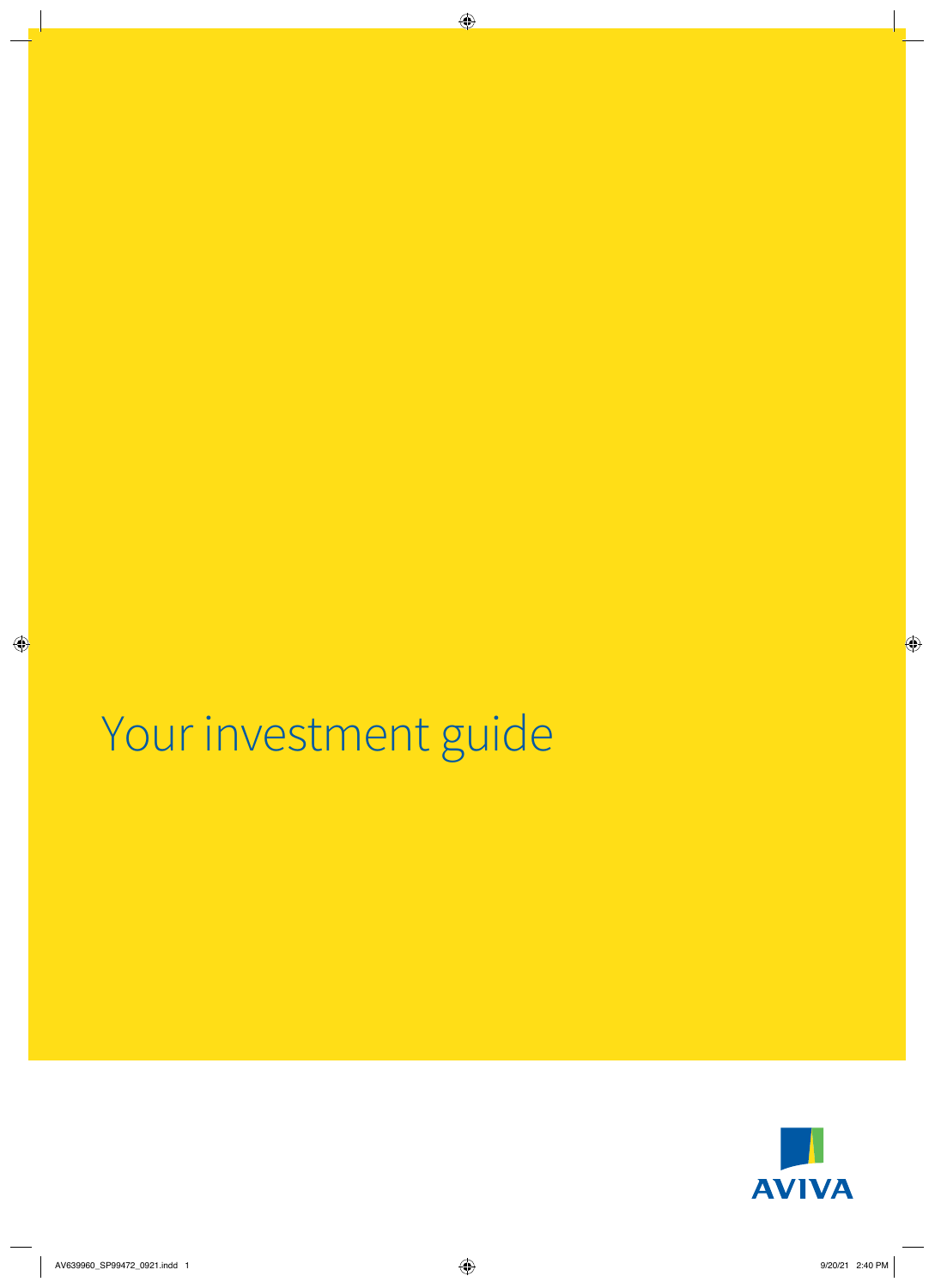# Welcome

Your employer has chosen Aviva to run your company pension scheme.

Your pension plan is an important part of your future. Please make sure you read the ʻYour company pension scheme' brochure alongside this guide to understand how your pension plan works and the options available to you.

Please be aware that this guide doesn't provide a personal recommendation. If you need a personal recommendation, you should seek financial advice. Your employer may have lined up a financial adviser that you can speak to. Alternatively, you can visit [unbiased.co.uk](http://unbiased.co.uk) to find an adviser in your area. An adviser may charge a fee for this service.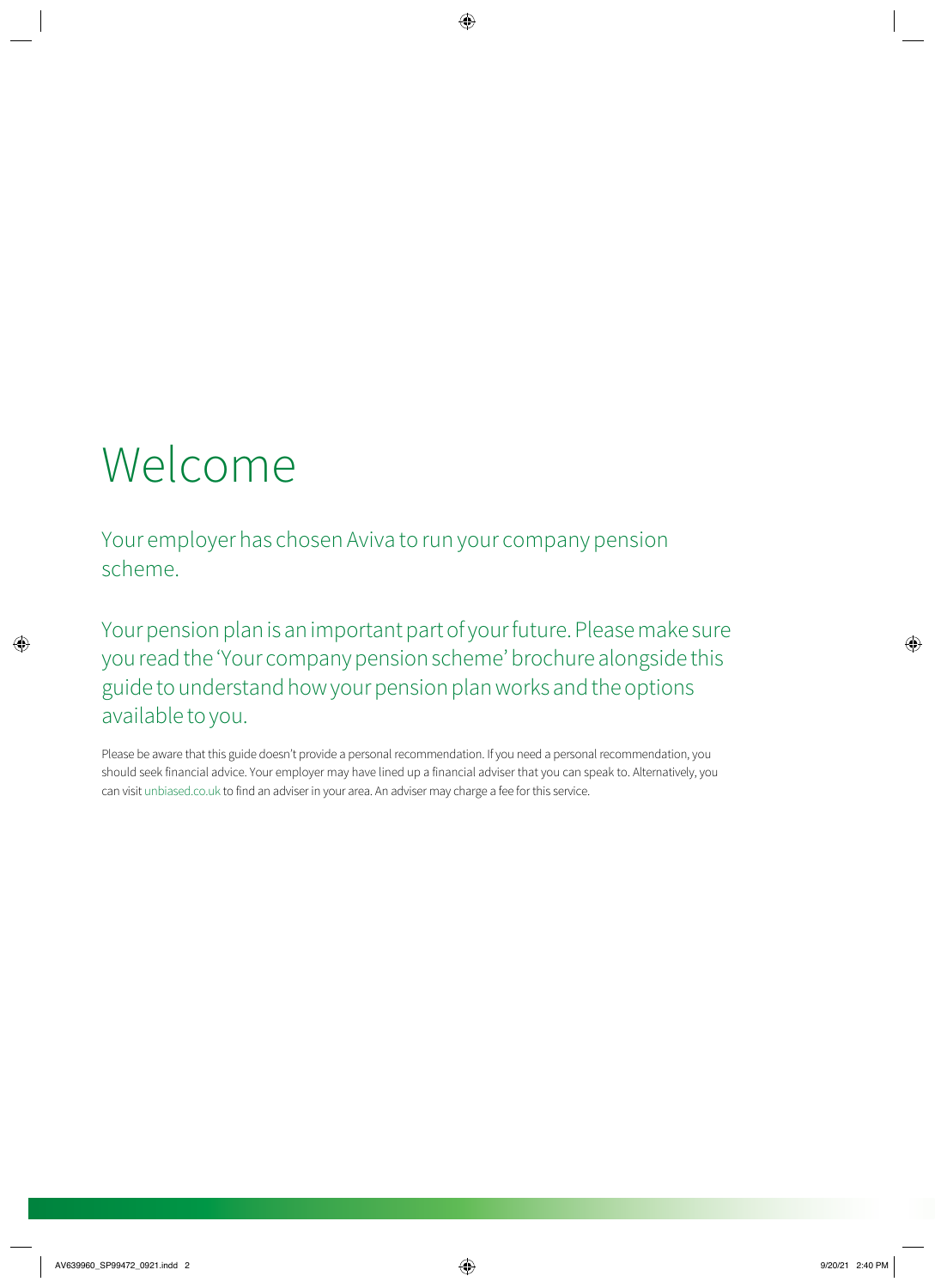# The investment approach explained

## **What is an investment approach?**

In a nutshell, it's a pre-determined investment path where, at various stages, we'll automatically move your money between carefully chosen funds. In other words, it's a way of investing for your retirement without having to make your own investment decisions.

### **Growth in the early years**

Typically, in the early years (normally more than 5, 10 or 15 years before your chosen retirement age), your money is invested in one or more funds that aim to grow your pension pot over the long term.

Please remember, the value of your pension pot can go down as well as up, and is not guaranteed – you might get back less than the amount paid in.

### **Focus on your retirement plans in later years**

As you get closer to your chosen retirement age, we will automatically and gradually move your money into different types of funds which are designed to prepare your pension pot for how you might want to take your retirement benefits.

#### **Things to consider:**

- We will automatically move your money on set dates, regardless of market performance and economic conditions at that time. As a result, it may not move at a time that gives you the best return on your investment.
- An investment approach works based on the age you've told us you want to retire at. If you decide to take your retirement benefits from your pension pot earlier or later than your chosen retirement age, it may be worth reviewing how your money is invested.
- financial adviser to go over your investment choices.
- If you're close to your chosen retirement age, there may be less chance for investment growth because you have less time to invest.
- a lower return from the funds we move your money into than from the funds you were previously invested in. There's also a greater possibility that the investment returns on the funds we move your money to may not cover your charges.
- There is no guarantee that using a particular investment approach will benefit the pension pot you have for retirement.
-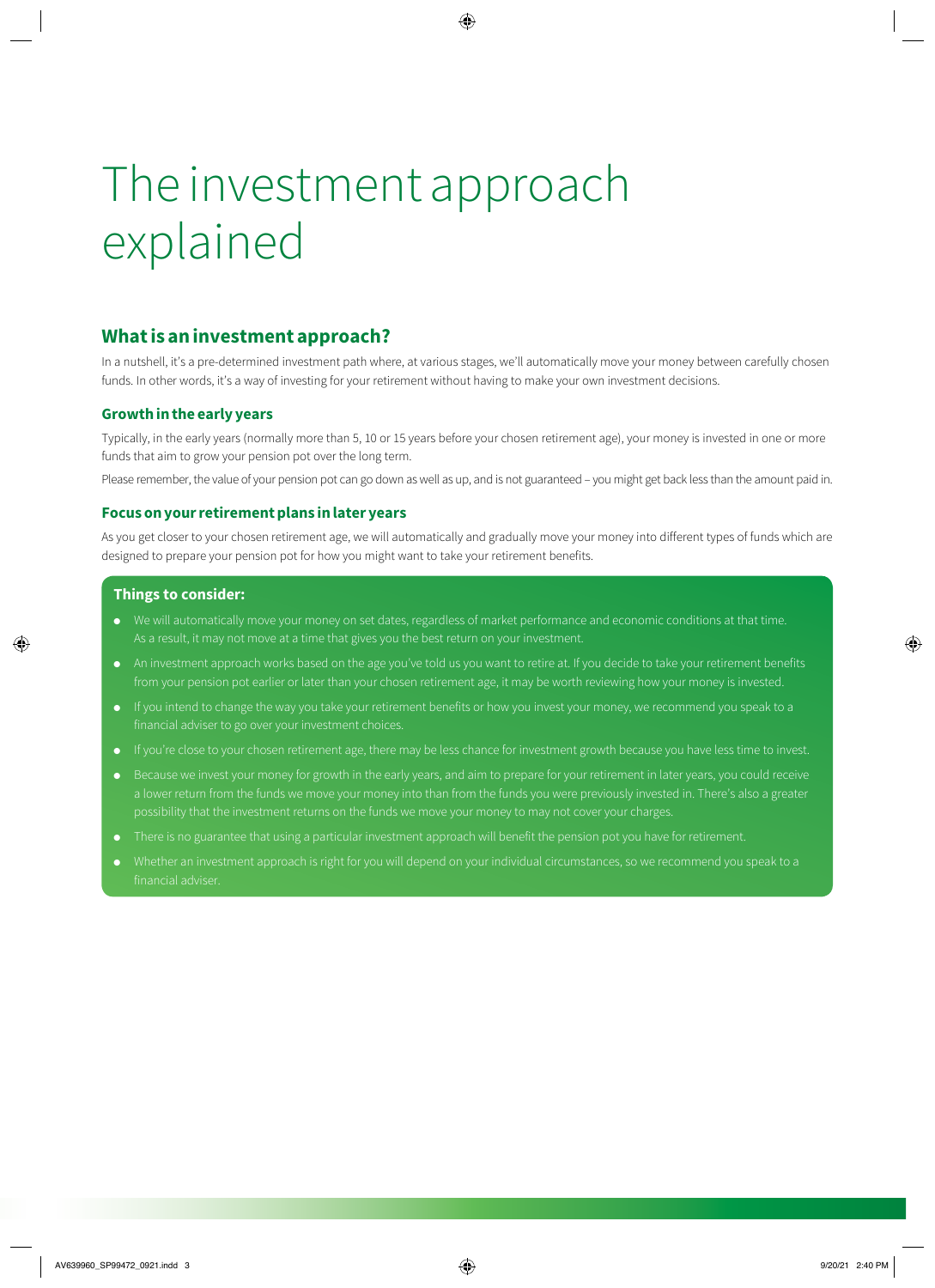## **Aviva Self-style Universal approach – Default**

#### **High or low involvement:** High

#### **Objectives**

This approach aims to provide growth in the early years, although the value of your pension pot could go up and down. It is designed to prepare your pension pot for flexible access at your chosen retirement age, including:

- 
- 
- buving an income for your lifetime (known as an annuity)
- leaving your money where it is and making your choices later.

You can find more details about how you can take your pension benefits at [www.aviva.co.uk/retirement/using-your-pension-money/.](http://www.aviva.co.uk/retirement/using-your-pension-money/)

### **How it works:**

In the early years (up to 10 years before your chosen retirement age), the approach invests your money in 1-2 funds of your employer's choice (see below), which should typically aim to grow your pension pot.

From 10 years to your chosen retirement age, we invest all new payments in the **Aviva My Future Focus Consolidation** fund, which continues to provide the potential for growth, but aims to avoid large falls in the value of your pension pot. During this time, we also gradually move the rest of your pension pot into this fund, month-by-month.

The table below shows how we'll split your investment between funds as you head towards your chosen retirement age.

#### **Self-style Universal approach**

| Stage 1                                                                                     | Stage 2                                                                                                 |
|---------------------------------------------------------------------------------------------|---------------------------------------------------------------------------------------------------------|
| At the start (but only if you have more than 10 years before your<br>chosen retirement age) | 10 years before your chosen retirement age (if you have been using<br>this approach prior to this time) |
| All new payments Fund A                                                                     | All new payments                                                                                        |
| e.g. Aviva Property Fund                                                                    | Aviva My Future Focus Consolidation fund                                                                |
| <b>Fund B (optional)</b>                                                                    | The rest of your pension pot                                                                            |
| e.g. Aviva UK Equity Fund                                                                   | Moved monthly into this fund                                                                            |

Details about each fund in the lifestyle approach are shown on page 5. You can find further information about each fund at [www.aviva.co.uk/](http://www.aviva.co.uk/retirement/fund-centre/) [retirement/fund-centre/.](http://www.aviva.co.uk/retirement/fund-centre/)

Please remember, the value of your pension pot can go down as well as up, and is not guaranteed. This means you might get back less than the amount paid in.

For more information about lifestyle investment approaches, see 'Terms and conditions (Lifestyling)' in your essential guide to your company pension scheme.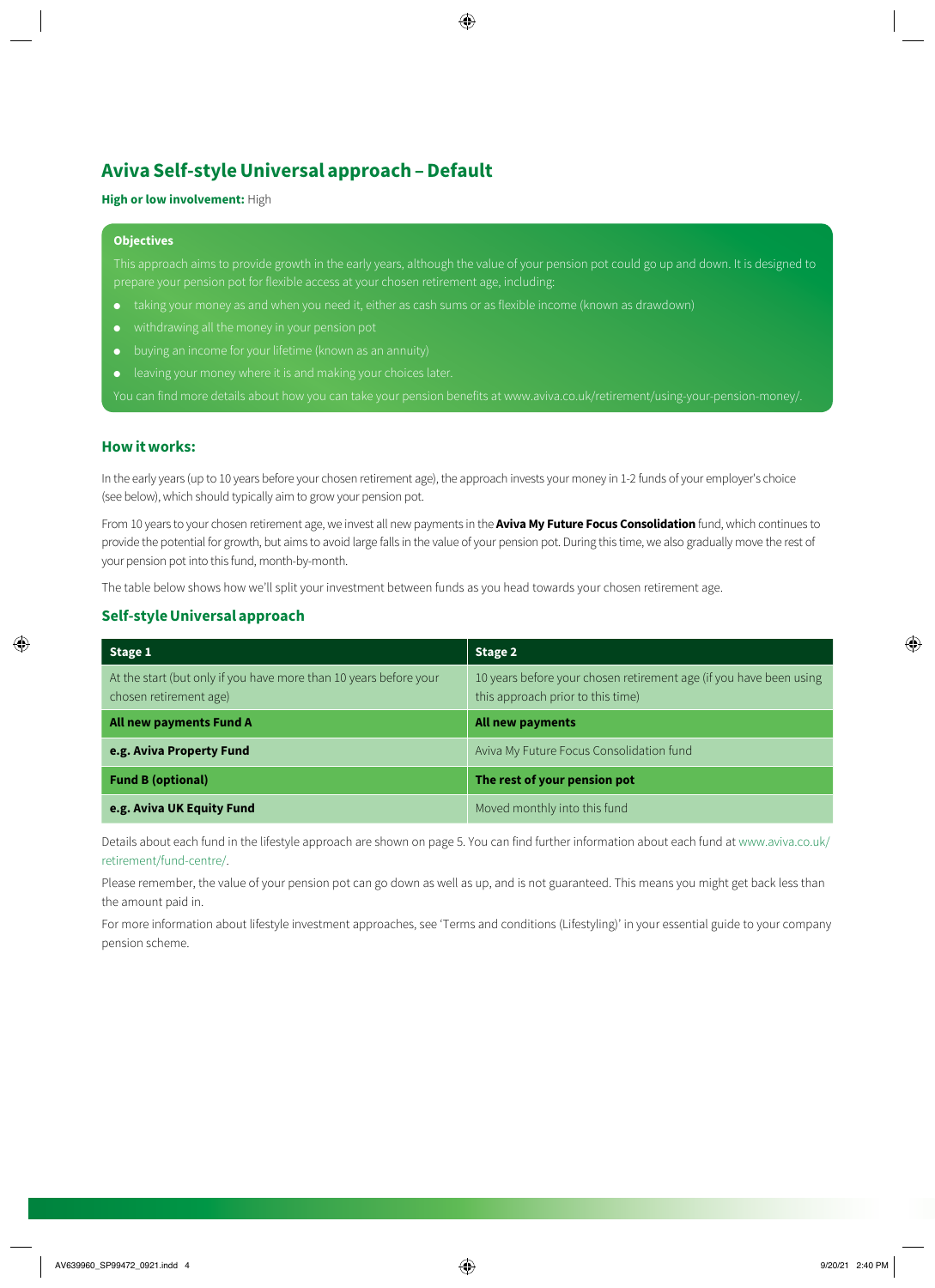## **The funds in the investment approach**

| Fund name                           | Risk rating $ $ Risk warnings | $\mid$ Total Additional<br>Yearly Charge |
|-------------------------------------|-------------------------------|------------------------------------------|
| Aviva My Future Focus Consolidation | A, B, C, E, F                 | $0\%$                                    |

An explanation of the risk ratings and warnings we apply to our funds can be found on pages 6 to 7.

We regularly review the ratings we give the funds, so they may change from time to time. You can find the current risk rating, fund factsheets and other information about the funds at [www.aviva.co.uk/retirement/fund-centre/](https://www.aviva.co.uk/retirement/fund-centre/) 

## **Charges**

We'll give you details of the charges for your plan and the effect they have on your fund value in your personalised illustration.

#### **Annual Fund charge**

You'll pay an Annual Fund Charge (AFC), which covers the cost of running your pension plan. This is deducted monthly from the value of your plan.

#### **Additional yearly charge**

With certain funds you'll have to pay an additional yearly charge, which reflects the extra cost of managing these funds.

### **Fund manager expense charge (FMEC)**

FMECs are additional charges that cover the fund manager's expenses connected with buying, selling, valuing, owning and maintaining the assets in the funds. This charge is taken into account in the unit price. FMECs may vary from year to year.

#### **Total additional yearly charge**

This is the total sum of the additional yearly charge and any fund manager expense charge (FMEC).

You can find details of all fund charges at our online fund centre – visit [www.aviva.co.uk/retirement/fund-centre/](http://www.aviva.co.uk/retirement/fund-centre/) or call us on 0800 068 6800 (Monday to Friday 8am – 8pm, Saturday 8.30am – 5pm and Sunday 10am – 4pm).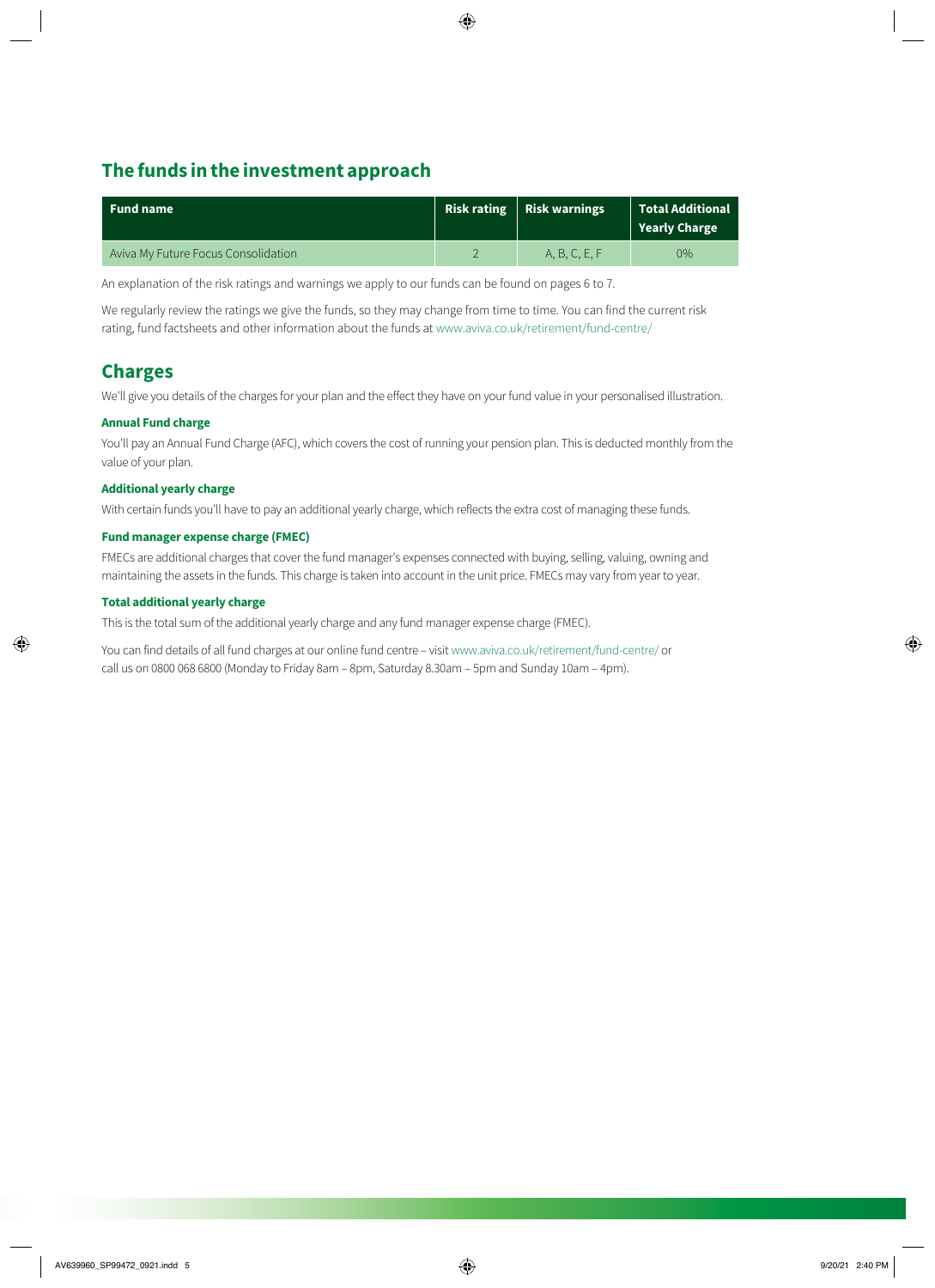## **Aviva's risk ratings explained**

We give each of our funds a risk rating, ranging from 1 (lowest volatility) to 7 (highest volatility). These ratings reflect the potential of a fund to go up and down in value. We calculate our risk ratings using historical performance data and information from the fund's investment manager(s). We review our risk ratings annually and they may change over time.

Risk and return are linked. This means funds with a rating of 1 have a low risk of losing money, but your money might not grow very much. Funds with a rating of 7 have a much higher risk of losing money, but the potential for your money to grow over the long term is higher too.

|                         | <b>Risk rating</b>                  | <b>Fund type</b>                                                                                                                                                                                                                                                                                                                                                                                                                                        |
|-------------------------|-------------------------------------|---------------------------------------------------------------------------------------------------------------------------------------------------------------------------------------------------------------------------------------------------------------------------------------------------------------------------------------------------------------------------------------------------------------------------------------------------------|
| $\overline{7}$          | <b>Highest volatility</b>           | Funds typically investing in the highest risk sectors, such as specific themes or shares of companies<br>in emerging markets. These funds offer the highest potential for long-term returns, but also<br>experience the largest day-to-day price movements compared to other funds. They therefore<br>present the highest risk that the value of your investment could fall.                                                                            |
| 6                       | <b>High volatility</b>              | Funds typically investing in high-risk sectors, such as shares of companies in developed<br>overseas markets. These funds offer high potential for long-term returns, but also experience<br>large day-to-day price movements, and so present a significant risk that the value of your<br>investment could fall.                                                                                                                                       |
| 5                       | <b>Medium to high</b><br>volatility | Funds typically investing in shares of companies in the UK or a mix of other major stock markets.<br>These funds offer the potential for good returns over the long term, but fund prices will<br>move up and down and so present a high risk that the value of your investment could fall.                                                                                                                                                             |
| 4                       | <b>Medium</b><br>volatility         | Funds typically investing in a mix of assets with the potential for better long-term returns<br>than lower risk funds. Compared to lower risk funds there is a greater risk that the value of<br>your investment could fall.                                                                                                                                                                                                                            |
| $\overline{\mathbf{3}}$ | Low to medium<br>volatility         | Funds typically investing in assets like corporate bonds or a mix of assets where the day-to-day<br>prices go up or down less than shares. There is still a risk that the value of your investment<br>could fall.                                                                                                                                                                                                                                       |
| $\overline{2}$          | <b>Low volatility</b>               | Funds typically investing in assets like the highest quality corporate bonds, which normally<br>offer better long-term returns than savings accounts. There is still a risk that the value of your<br>investment could fall.                                                                                                                                                                                                                            |
| $\mathbf 1$             | <b>Lowest volatility</b>            | Funds typically investing in the lower risk sectors - like the money market - which usually aim<br>to provide returns similar to those available from deposit and savings accounts. These funds<br>offer the lowest potential for long-term returns, but also experience the smallest day-to-day<br>price movements compared to other funds. They present the lowest risk to your investment,<br>although there is still a risk it could fall in value. |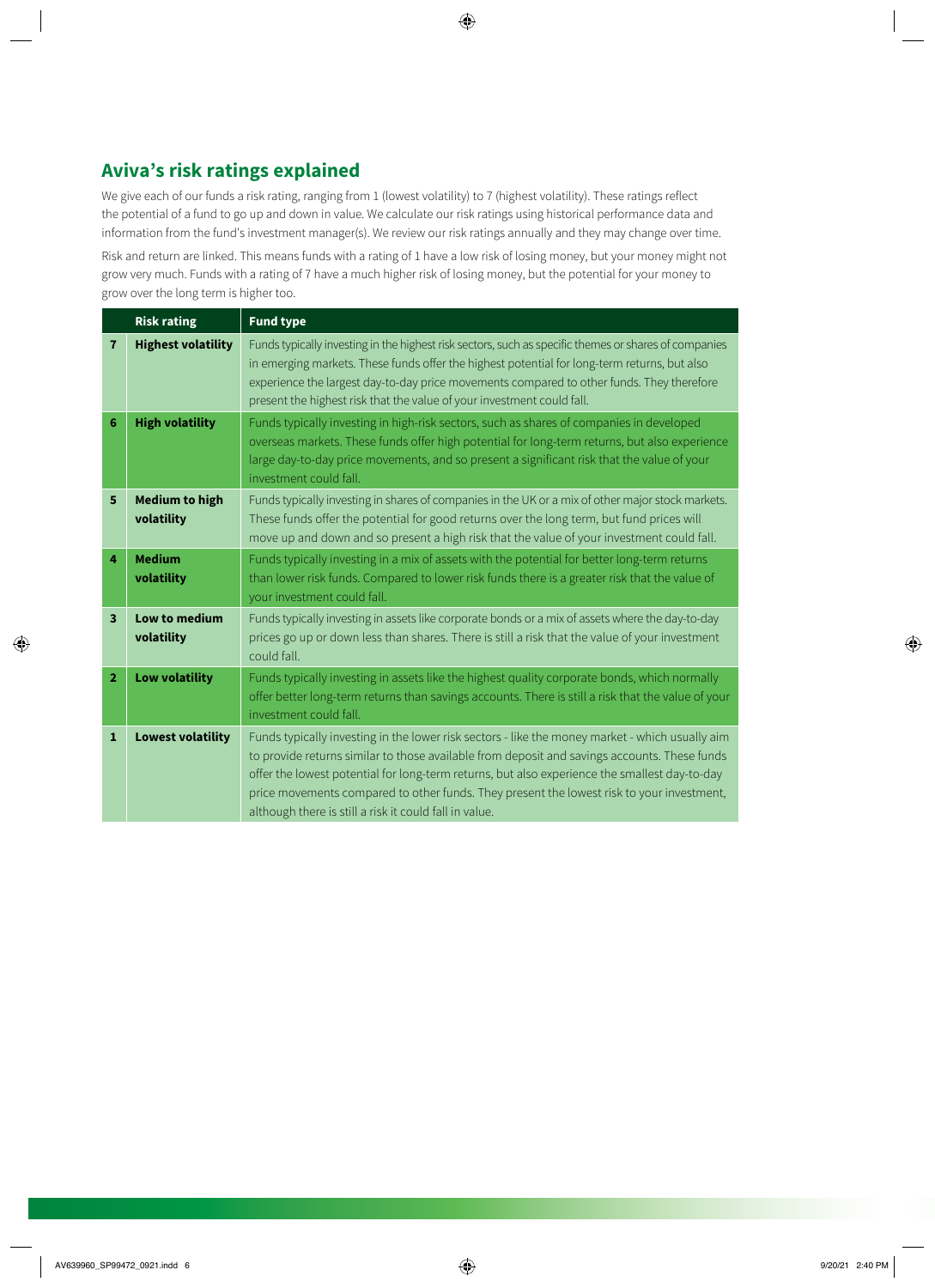## **Fund risk warnings**

There are risks associated with investing in funds, or certain types of funds. We assign risk warnings to each fund to indicate which risks apply. These risks are explained below and on the next page. We recommend you read through these before making a fund choice.

| code | Risk warning Risk warning description                                                                                                                                                                                                                                                                                                                                                                                                                                                                                                                                                                                                 |
|------|---------------------------------------------------------------------------------------------------------------------------------------------------------------------------------------------------------------------------------------------------------------------------------------------------------------------------------------------------------------------------------------------------------------------------------------------------------------------------------------------------------------------------------------------------------------------------------------------------------------------------------------|
| A    | Investment is not guaranteed: The value of an investment is not guaranteed and can go down as well as up. You<br>could get back less than you have paid in.                                                                                                                                                                                                                                                                                                                                                                                                                                                                           |
|      | Specialist funds: Some funds invest only in a specific or limited range of sectors and this will be set out in the<br>fund's aim. These funds may carry more risk than funds that can invest across a broader range or a variety of sectors.                                                                                                                                                                                                                                                                                                                                                                                          |
|      | Suspend trading: Fund managers often have the ability, in certain circumstances, to suspend trading in their funds<br>for as long as necessary. When this occurs, we will need to delay the 'cashing in' or switching of units in the relevant<br>fund. You may not be able to access your money during this period.                                                                                                                                                                                                                                                                                                                  |
|      | Derivatives: Derivatives are financial contracts whose value is based on the prices of other assets. Most funds can<br>invest in derivatives for the purpose of managing the fund more efficiently or reducing risk.<br>Some funds also use derivatives to increase potential returns, known as 'speculation'. For those funds we apply an                                                                                                                                                                                                                                                                                            |
|      | additional risk warning (see Risk F).                                                                                                                                                                                                                                                                                                                                                                                                                                                                                                                                                                                                 |
| в    | Foreign Exchange Risk: When funds invest in overseas assets the value will go up and down in line with<br>movements in exchange rates as well as the changes in value of the fund's holdings.                                                                                                                                                                                                                                                                                                                                                                                                                                         |
| C    | Emerging Markets: Where a fund invests in emerging markets, its value is likely to move up and down by large<br>amounts and more frequently than one that invests in developed markets. These markets may not be as strictly<br>regulated and securities may be harder to buy and sell than those in more developed markets. These markets may<br>also be politically unstable which can result in the fund carrying more risk.                                                                                                                                                                                                       |
| D    | Smaller Companies: Where a fund invests in the shares of smaller companies, its value is likely to move up and<br>down by large amounts and more frequently than one that invests in larger company shares. The shares can also be<br>more difficult to buy and sell, so smaller companies funds can carry more risk.                                                                                                                                                                                                                                                                                                                 |
| Е    | Fixed Interest: Where a fund invests in fixed interest securities, such as company, government, index-linked or<br>convertible bonds, changes in interest rates or inflation can contribute to the value of the investment going up or<br>down. For example, if interest rates rise, the value is likely to fall.                                                                                                                                                                                                                                                                                                                     |
| F    | Derivatives: Derivatives are financial contracts whose value is based on the prices of other assets.                                                                                                                                                                                                                                                                                                                                                                                                                                                                                                                                  |
|      | The fund invests in derivatives as part of its investment strategy, over and above their use for managing the fund<br>more efficiently. Under certain circumstances, derivatives can result in large movements in the value of the fund and<br>increase the risk profile, compared to a fund that only invests in, for example, equities. The fund may also be exposed<br>to the risk that the company issuing the derivative may not honour their obligations, which could lead to losses                                                                                                                                            |
| G    | Cash/Money Market Funds: These are different to cash deposit accounts and their value can fall. Also, in a low<br>interest rate environment the product or fund charges may be greater than the return, so you could get back less<br>than you have paid in.                                                                                                                                                                                                                                                                                                                                                                          |
| н    | Property Funds: The fund invests substantially in property funds, property shares or direct property. You should<br>bear in mind that<br>Properties are not always readily saleable and this can lead to times in which clients are unable to 'cash in' or<br>$\bullet$<br>switch part or all of their holding and you may not be able to access your money during this time<br>Property valuations are made by independent valuers, but are ultimately subjective and a matter of judgement<br>$\bullet$<br>Property transaction costs are high due to legal costs, valuations and stamp duty, which will affect the fund's returns. |
|      | High Yield Bonds: The fund invests in high yield (non- investment grade) bonds. Non-investment grade bonds<br>carry a higher risk that the issuer may not be able to pay interest or return capital. In addition, economic conditions<br>and interest rate movements will have a greater effect on their price. There may be times when these bonds are not<br>easy to buy and sell. In exceptional circumstances, we may need to delay the 'cashing in' or switching of units in the<br>fund and you may not be able to access your money during this period.                                                                        |
| J    | Reinsured Funds: Where a fund invests in an underlying fund operated by another insurance company through a<br>reinsurance agreement, if the other insurance company were to become insolvent, you could lose some or all of the<br>value of your investment in this fund.                                                                                                                                                                                                                                                                                                                                                            |